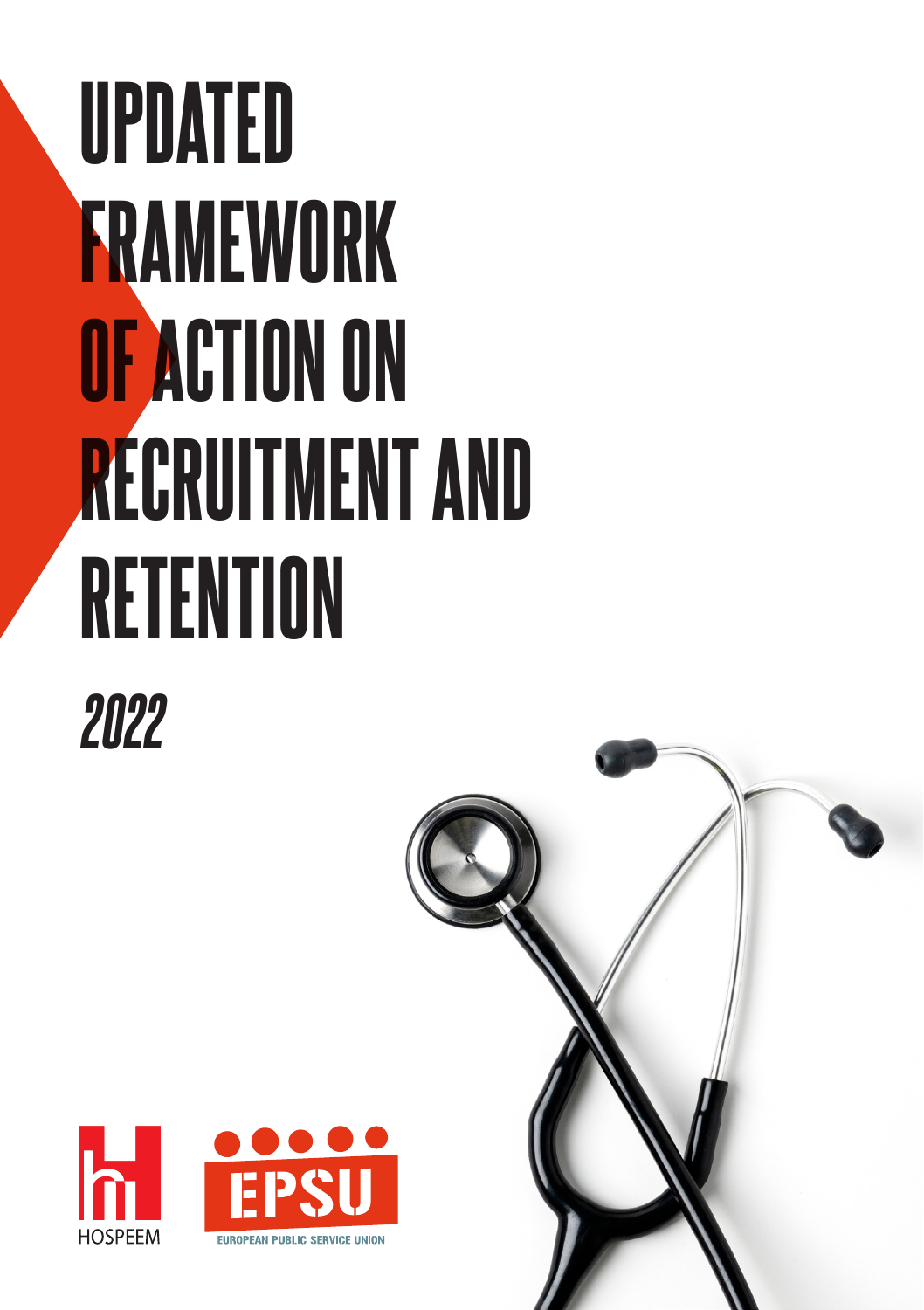# UPDATED FRAMEWORK OF ACTION ON RECRUITMENT AND RETENTION

# **Updated Framework of Action on Recruitment and Retention 2022**

# **1. PREAMBLE**

1.1 Access to health services for all is a fundamental human right, an essential part of the European social model*.* Commitment to guaranteeing access to health was reiterated by the global community in the 3rd goal of the United Nations Sustainable Development Goals<sup>1</sup> and at the EU level in the 16th principle of the European Pillar of Social Rights<sup>2</sup>. Furthermore, the COVID-19 pandemic underlines that patients' access to health should always be the overriding priority, that care cannot be treated as a commercial commodity and that continuing investment in improving services is important. There is an urgent need to strengthen public health services to deliver quality care, to ensure equal access and make these services more resilient towards future health emergencies. COVID-19 highlighted the strength and weaknesses of national health systems, such as the ability to swiftly adapt to the crisis including the organisation of work and healthcare workforce shortages, insufficient availability of personal protective equipment and increasing Psycho-social risks and Stress at Work (PSRS@W) , which impact the attractiveness of the health sector as a place to work*.*

The pandemic taught us that strong public health services are essential for delivering quality care. All relevant actors, public and private, must be committed to the functioning of these services. This implies a multi-faceted approach considering lessons learnt from the challenges of dealing with global public health threats. These challenges are multiple and complex and amongst others include:

1.2 The ageing population increases the demand for quality healthcare and social services coupled with an ageing, predominantly female workforce, increased cross-border mobility, migrant workers and difficulties in recruiting and retaining healthcare workers. An increase in investment in the health sector will make it more attractive.

1.3 Given the demanding nature of the work*,* ensuring an optimal working environment is particularly important for the well-being of the healthcare workforce to enable patients to receive timely quality care. Ensuring the efficient provision of healthcare services allows healthcare workers to focus on delivering high quality care.

1.4 The financial and economic crisis, and recently, the COVID-19 pandemic**,** strongly impacted the healthcare sector*.* Furthermore, in some Member States, the health sector was already suffering from ongoing insufficient funding. Cuts in healthcare resources applied in some countries have **had** detrimental consequences for public health, workforce availability and service infrastructure*.* Member States should develop their capacity to proactively plan services and organise resources at local, regional and national level and aim for strengthening and maintaining the sustainability, quality and resilience of health systems.

# **2. GENERAL CONSIDERATION**

2.1 Member States are responsible for the organisation and delivery of healthcare systems as stipulated in Article 168 (7) of the Treaty of the Functioning of the European Union (TFEU)<sup>3</sup>. Social partners should work with national, regional, and local authorities when developing and implementing policies relating to the health workforce. EPSU and HOSPEEM encourage national

<sup>1</sup> United Nations. *Transforming our World: The 2030 Agenda for Sustainable Development*. (2015).

<sup>2</sup> European Commission, European Parliament & Council of the European Union. European pillar of social rights. (Publications Office of the European Union, 2017).

<sup>3</sup> *Consolidated version of the Treaty on the Functioning of the European Union*. *115* vol. OJ C (2008).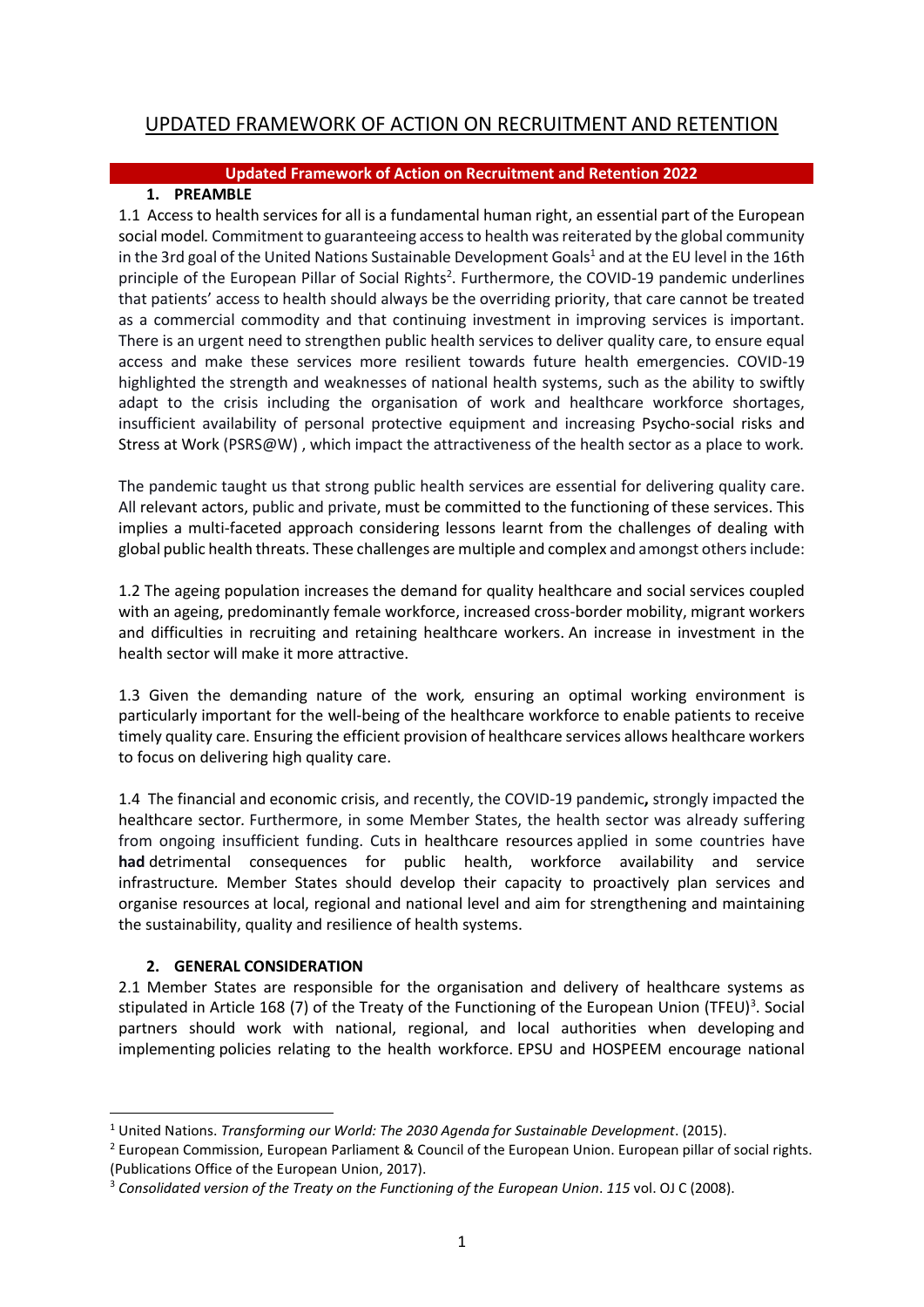social partners to contribute fully to developing and implementing policies to enhance workforce recruitment and retention.

2.2 Within the context of the hospitals and healthcare sector social dialogue and its collective bargaining, Member States and the European Union should support national sectoral social partners, whilst respecting their autonomy.

<span id="page-2-0"></span>2.3 The social partners have already shown this in their reaffirmation to the EPSU-HOSPEEM Code of Conduct and Follow-up on Ethical Cross-border Recruitment and Retention<sup>45</sup>. The social partners are committed to supporting the effective implementation of the WHO Global Code of Practice on the International Recruitment of Health Personnel<sup>6</sup> and the ILO Fair Recruitment Migration Agenda<sup>7</sup>.

<span id="page-2-2"></span><span id="page-2-1"></span>2.4 The social partners are committed to addressing occupational safety and health risk factors in the hospital sector by working together, negotiating and agreeing on appropriate instruments and agreements. In particular, the field of musculoskeletal disorders (MSD) and P**sycho-social risks and Stress at** Work (PSRS@W) is of great importance, taking into consideration that these two factors are the most prevalent work-related health problems*.*

2.5 EPSU and HOSPEEM believe that necessary measures should be taken to enhance the attractiveness of the healthcare sector as a place to work. The key to maintaining a healthy and sufficient workforce in the face of the impending retirement of the "baby boom"/post-war generation is to educate, recruit and retain young health workers while reinvesting in the experienced workforce by, among other things, promoting work-life balance and access to continuing professional development (CPD) .

2.6 All workers have a right to be treated fairly and equally and work in an environment free from all forms of discrimination*.* In particular, it is essential to ensure gender pay equality in the highly female-dominated sector and actively combat discrimination, including based on age, ethnic and migration background, sexual orientation, gender reassignment*.*

2.7 HOSPEEM and EPSU recognise the benefit of work-life balance, among others*,* to meet the need for its health workforce and are committed to promoting it in line with Directive 2019/1158 on worklife balance for parents and carers<sup>8</sup>.

# **3. SPECIFIC AREAS OF ACTIONS**

3.1 Support the recruitment and retention of workers in the hospital sector

EPSU and HOSPEEM recognise the need to meet current and future staff needs. To deliver the highest quality care, healthcare services need to be well-equipped and accessible to all, adequately staffed by a continuously well-trained and motivated workforce to ensure efficient provision of services**.** These conditions should be achieved whilst respecting national competences*.* Investments

<sup>4</sup>European Federation of Public Service Unions & European Hospital and Healthcare Employers' Association. EPSU-HOSPEEM Code of Conduct and follow up on Ethical Cross-Border Recruitment and Retention in the Hospital Sector. (2008).

<sup>5</sup> European Federation of Public Service Unions & European Hospital and Healthcare Employers' Association. 10 year anniversary of the EPSU-HOSPEEM Code of Conduct on Ethical Cross-Border Recruitment and Retention. (2018).

<sup>6</sup> World Health Organization. WHO Global Code of Practice on the International Recruitment of Health Personnel. (2010).

<sup>7</sup> International Labour Conference. *Fair migration setting an ILO agenda*. (International Labour Office, 2014).

<sup>8</sup> *Directive (EU) 2019/1158 of the European Parliament and of the Council of 20 June 2019 on work-life balance for parents and carers and repealing Council Directive 2010/18/EU*. *188* vol. OJ L (2019).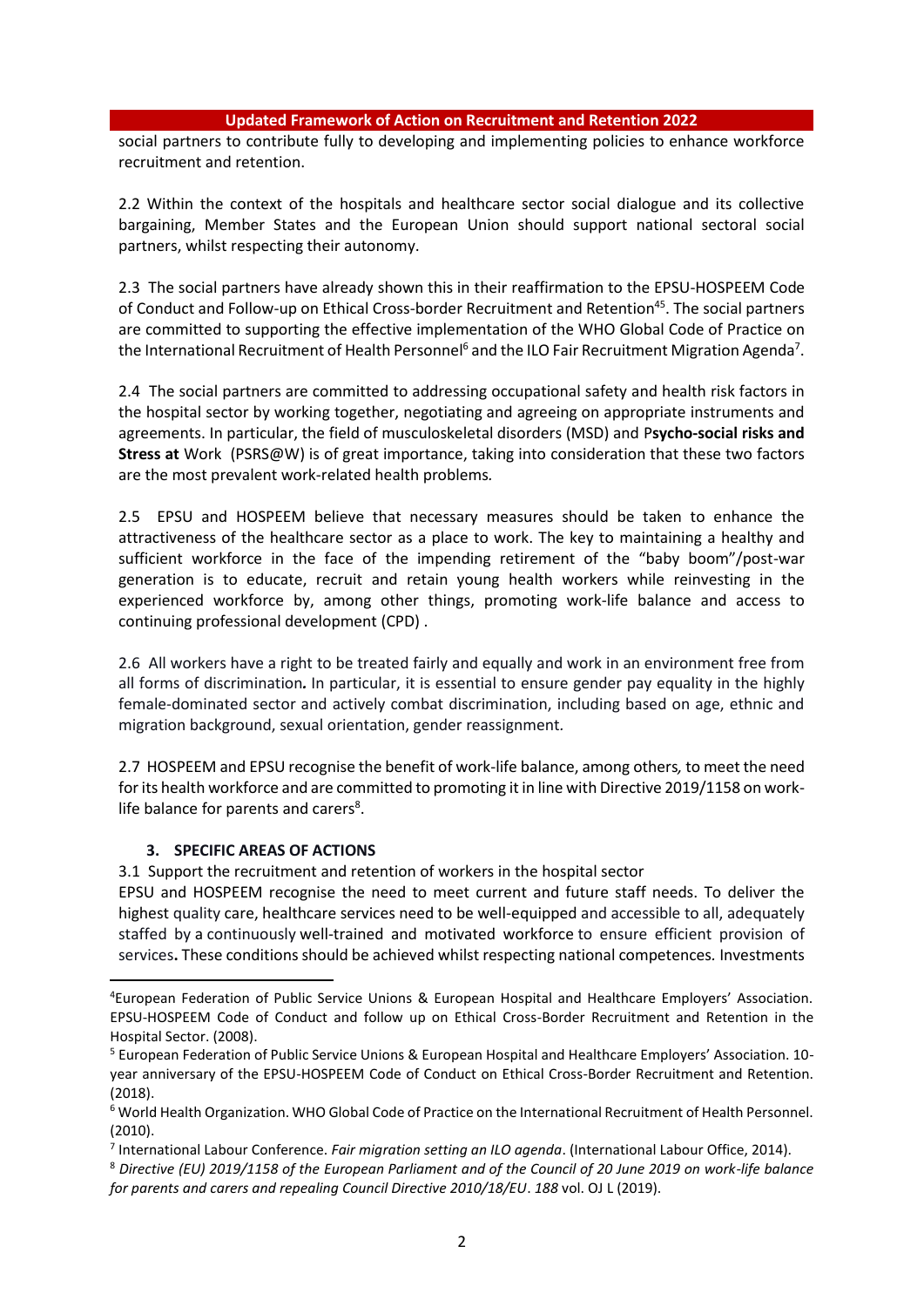in training and working conditions are therefore a necessity. This means that the health workforce needs to be valued and receive recognition in their terms and conditions to be competitive with other sectors.

### **Recruitment of workers**

In cooperation with the relevant Member States' authorities, social partners will **continue** to promote the health sector and attract young people into employment in health services. Concerning migrant workers, social partners are committed to supporting a holistic rightsbased approach in line with the key principles and commitments of the EPSU-HOSPEEM Code of Conduct on Ethical Cross Border Recruitment and Retention in the Hospital Sector<sup>4</sup>[,](#page-2-0) the ILO Fair Recruitment [a](#page-2-1)genda<sup>7</sup> and the WHO Global Code of Practice<sup>[69](#page-2-2)</sup>.

# **Supporting retention of experienced workers**

Valuing and retaining experienced workers' skills and expertise*,* for example, by coaching and mentoring less experienced staff to transfer knowledge. It is important to have an active ageing policy in place, reflecting the EPSU-HOSPEEM Guidelines and examples of good practice to address an ageing workforce's challenges<sup>10</sup>. For example, this can allow for a better work-life balance, such as reducing the working time before retirement without adversely affecting pension entitlements. Social partners at all levels are calling on Member States to develop supporting infrastructures to facilitate work-life balance in a 24/7 service delivery context.

### **3.2 Improve work organisation**

Hospital organisations have to respond to the requirements of a 24/7 service delivery. This will alwaysremain a feature in the healthcare sector and hasto be based on a workforce that can render the necessary range of services in various shifts and work patterns. Work organisation needs to consider patients, workers and employers' needs and preferences**,** including work-life balance*.* Workers, through their trade unions, should have the opportunity to be involved in determining work organisation. Better work-life balance will lead to improved quality of work and job motivation and reduce occupational health hazards.

HOSPEEM and EPSU acknowledge the benefits gained from staff having planned and agreed hours of work and rest periods. Social partners will cooperate to promote the best way of delivering quality healthcare and safeguarding staff and patient health and safety. Social partners should consider implementing innovative workplace designs, actively involving the health workforce and their representative, trade unions for instance, by involving the healthcare workers at an early rostering stage to ensure safe staffing level*.* 

# **3.3 Develop and implement workforce planning mechanisms**

Workforce planning mechani[s](#page-2-2)ms<sup>6</sup> need to take account of present and future needs to ensure that an adequate number of staff with the requisite skills are available in the right place at the right time. Such measures need to adhere to ethical recruitment principles and respond to the changing demographic profile. Workforce planning needs to involve the participation of social partners on all

<sup>9</sup> As stipulated in the EPSU-HOSPEEM Code of Conduct on Ethical Cross Border Recruitment and Retention in the Hospital Sector, this could include organising pre-departure orientation training in their country of origin to fully inform them about their rights and support their inclusion in the sector. To ensure the same rights, benefits, and social protection for migrant workers were comparable to the receiving country's local workers. Furthermore, Social partners are committed to supporting migrants at the workplace and beyond.

<sup>&</sup>lt;sup>10</sup> European Federation of Public Service Unions & European Hospital and Healthcare Employers' Association. EPSU-HOSPEEM Guidelines and examples of good practice to address the challenges of an ageing workforce in the healthcare sector. (2013).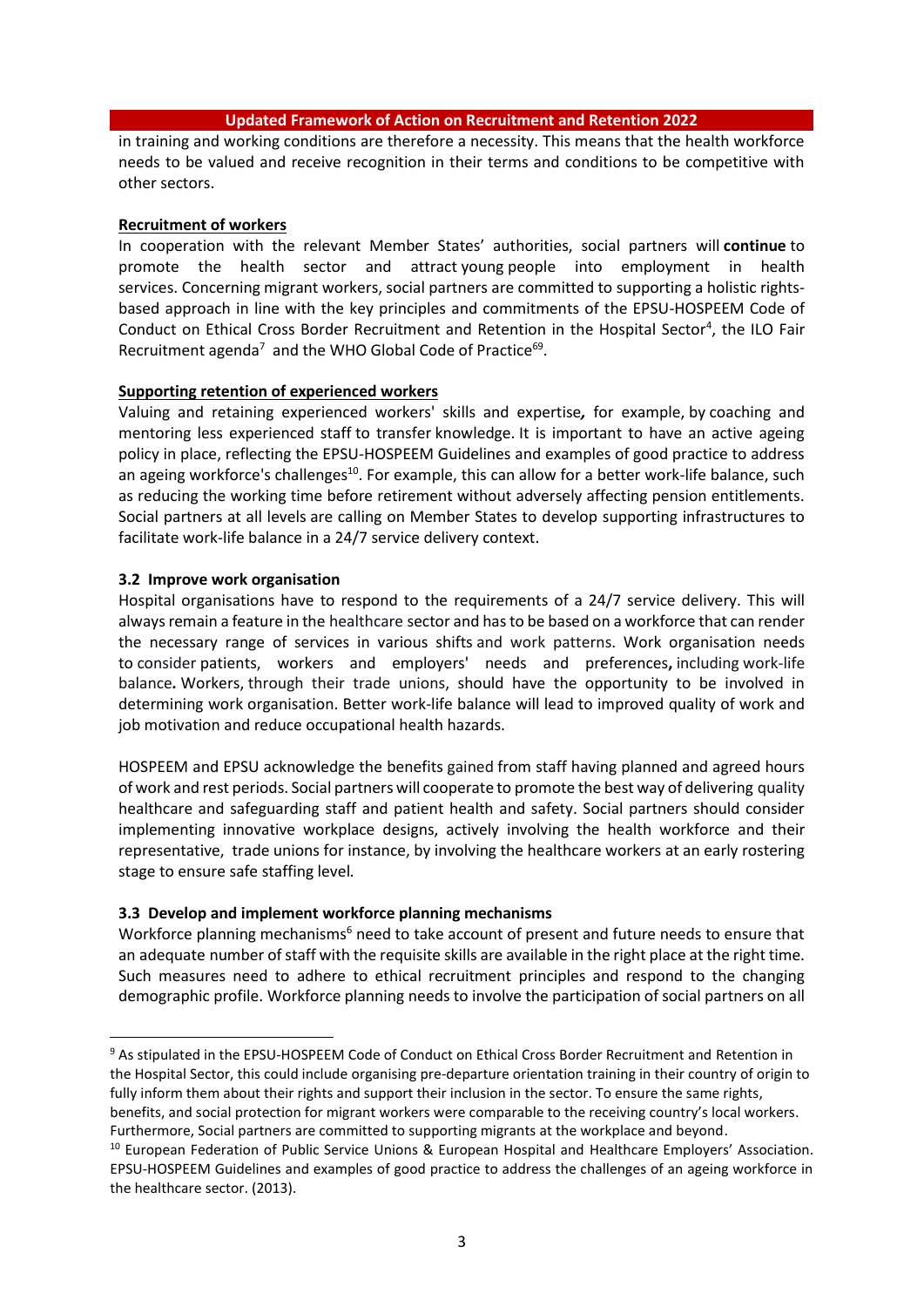levels, focused, among other things, on workers needs and professional development to improve the quality of care. This may involve examining the current and future skill needs of the sector*,* adjusting skills mix and task shifting to the most appropriate level, provided that skills mix contributes to the improvement of care and working conditions*.* HOSPEEM and EPSU agree that staffing the service may require various working patterns, ensuring quality health services, improvement of work-life balance and workers' standard of living*.* HOSPEEM and EPSU believe that providing a wide range of work patterns will help recruit and retain staff and alleviate staff shortages, for example where the number of permanent staff is inadequate to deliver quality service, agency staff can be used temporarily to ensure the continued maintenance of high-quality care.

All workers in the health sector must have decent working conditions and be treated equally, irrespective of their employment status*.* 

# **3.4 Encourage diversity and gender equality in the healthcare workforce**

The healthcare workforce should reflect the diversity of the society it cares for. To provide diversity and gender equality in the health care workforce, it is important that existing and future policies offer equal access to work-life balance, career development, and training facilities. The majority of the health workforce are womenand, a significant number of both male and female staff also currently have caring responsibilities. To facilitate the full participation of men and women in the labour market, healthcare employers and social partners should take measures and develop policies that will improve workers' work-life balance. Action is necessary to attract more men to take up employment in the healthcare sector**.** Social partners are committed to develop, promote and share policies and good practices to encourage participation and inclusion of under-represented groups such as ethnic minorities, migrants and refugees at all levels of the health sector**.**

To that end, employers with the support of trade unions and national bodies should regularly use existing information on remuneration and working conditions to identify and monitor discrimination based on gender, migration, ethnic background, or other characteristics such as age or disability and, if necessary, take appropriate action.

# **3.5 Initial training, life-long-learning (LLL) and continuing professional development (CPD) for all workers in the sector**

A well-trained and motivated workforce will produce better health outcomes and services**.** The organisation has to include measures to protect time for CPD (and where agreed also LLL), within working time where relevant and required, and to create safe and adequate staffing levels so that staff can be replaced to participate in training activities. Social partners should envisage a range of options, including secondments, on-the-job training, including peer-to-peer learning, mentorship, e-learning (while provided with appropriate equipment) and other innovative career policies and training methods. Extending the available career opportunities for workers, including that of underrepresented groups, is critical in retaining healthcare staff as it can help offer a long-term career prospectus. Further, investing in LLL and CPD supports the Member States to aim for self-sufficiency of their health workforce, reducing the brain drain of health professionals to the other Member States.

It is important to have close cooperation between both publicly and privately organised training and national social partners to have a good quality of training.

HOSPEEM and EPSU acknowledge the connection between the investment and availability of training opportunities and the health of the workforce workforce's health.

Social partners should encourage the uptake of, in particular, training to prevent or minimise risks related to musculoskeletal disorders and psychosocial stress and risk at work. CPD needs to reflect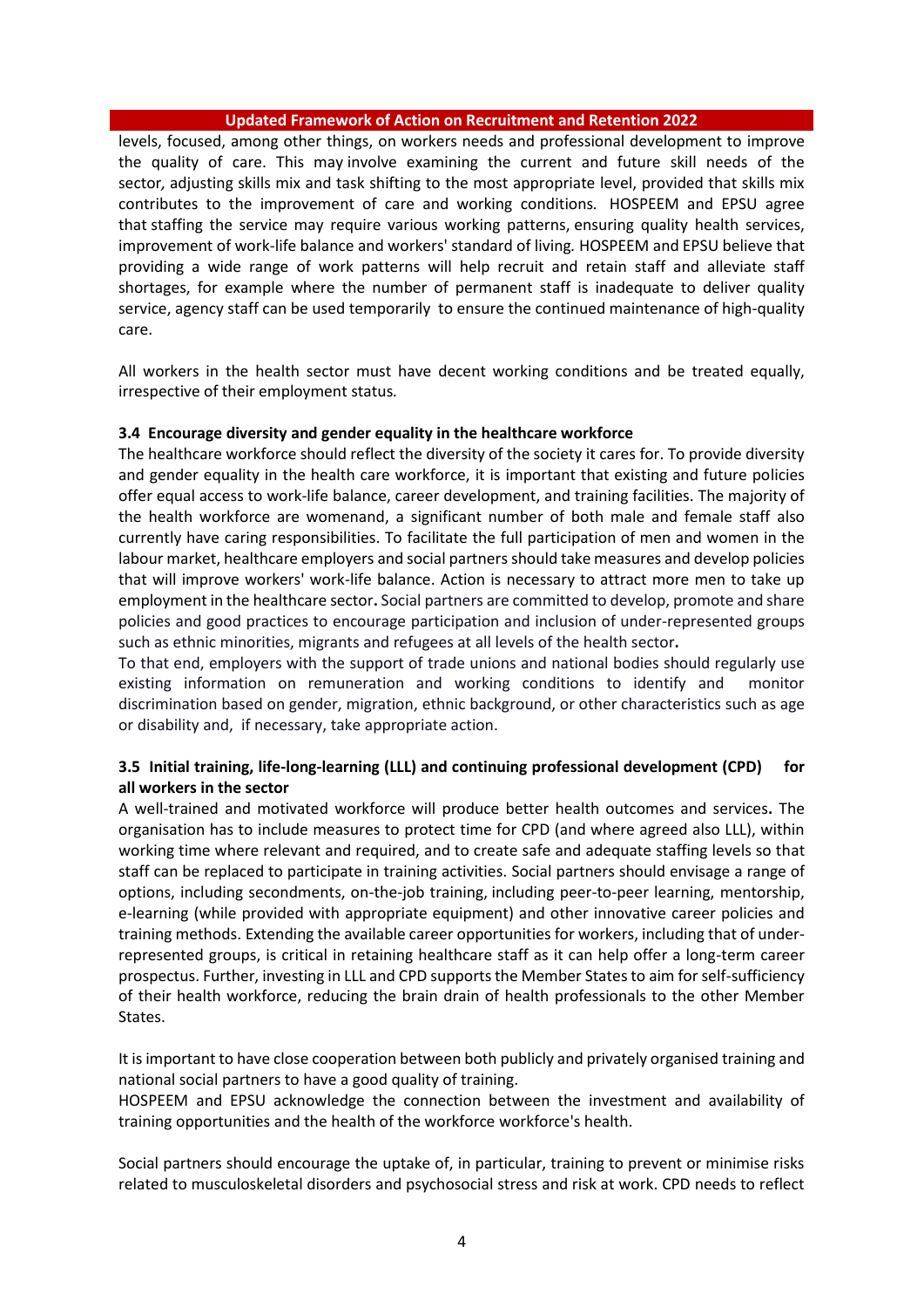new forms of care, such as the hospital's transition to home care and patient-centred care. Together with the relevant stakeholders, social partners should encourage that training at all stages is up-todate and delivered most effectively and efficiently and contributes to higher quality of care and patient safety*.*

# **EPSU – HOSPEEM Joint Declaration on Continuing Professional Development and Life-Long-Learning for All Health Workers in the EU**

EPSU and HOSPEEM encourage initiatives by national social partners in the CPD and LLL and encourage the Member States and employers to increase dedicated investment in CPD and LLL**<sup>11</sup>**. In particular*,* HOSPEEM and EPSU will support their national member organisations in promoting and supporting initial training, life-long learning programmes and continuing professional development with a the view of improving the quality of training, up to date knowledge, and staff competences. Social partners should support programmes that assist workers who have undergone training to find jobs corresponding to their newly acquired competences. Social partners should support the development of programmes and initiatives helping workers manage their professional lives and make informed decisions about their future career pathway and training.

# **3.6 Achieve the safest possible working environment**

A healthy and safe work **environment** is essential for patients' health and safety and quality of care delivery. It also contributes to improving the recruitment and retention of health workers. The Framework Directive on Occupational Health and Safety (89/391/EEC) from 1989 paved the way for workers' protection. It reiterated the obligation of employers for ensuring healthy and safe working condition. Workforce organization policies at all levelsshould thus aim to pre-empt and reduce risks affecting the health and safety of the healthcare workers to enable them to perform their jobs in the safest possible working environment**.**

Investments in occupational health and safety have overall positive economic and social benefits, as underlined by the social partners and organised civil society<sup>12</sup>, and European Agency of Safety and Health at Work $13$ . The COVID-19 pandemic underscores the importance of personal protective equipment, adequate workforce level, access to vaccination and promotion of good mental health and tackling burnout $^{14}$ .

Considering the above, the social partners highlight the following aspects as essential elements moving forward**.**

# **Directive on prevention from sharp injuries in the hospital and healthcare sector**

Member States have the legal responsibility to implement Directive 2010/32/EU on preventing sharp injuries in the hospital and healthcare sector<sup>15</sup>. Social partners will play a full role in ensuring the proper implementation of this Directive and reviewing the effectiveness of policies introduced,

<sup>&</sup>lt;sup>11</sup> European Hospital and Healthcare Employers' Association & European Federation of Public Service Unions. HOSPEEM-EPSU Joint Declaration on CPD and LLL for all Health Workers in the EU. (2016).

 $12$  Rogalewski, A. & Bontea, A. Summary of the costs and benefits of Investments in occupational safety and health (OSH) (Exploratory opinion at the request of the Finnish Presidency). (2019).

<sup>13</sup> European Agency for Safety and Health at Work. *The value of occupational safety and health and the societal costs of work-related injuries and diseases.* (Publications Office of the European Union, 2019).

<sup>14</sup> European Centre for Disease Prevention and Control. *Infection prevention and control and preparedness for COVID-19 in healthcare settings - sixth update*. 27 (2021).

<sup>15</sup> European Council. *Council Directive 2010/32/EU of 10 May 2010 implementing the Framework Agreement on prevention from sharp injuries in the hospital and healthcare sector concluded by HOSPEEM and EPSU (Text with EEA relevance)*. *134* vol. OJ L (2010).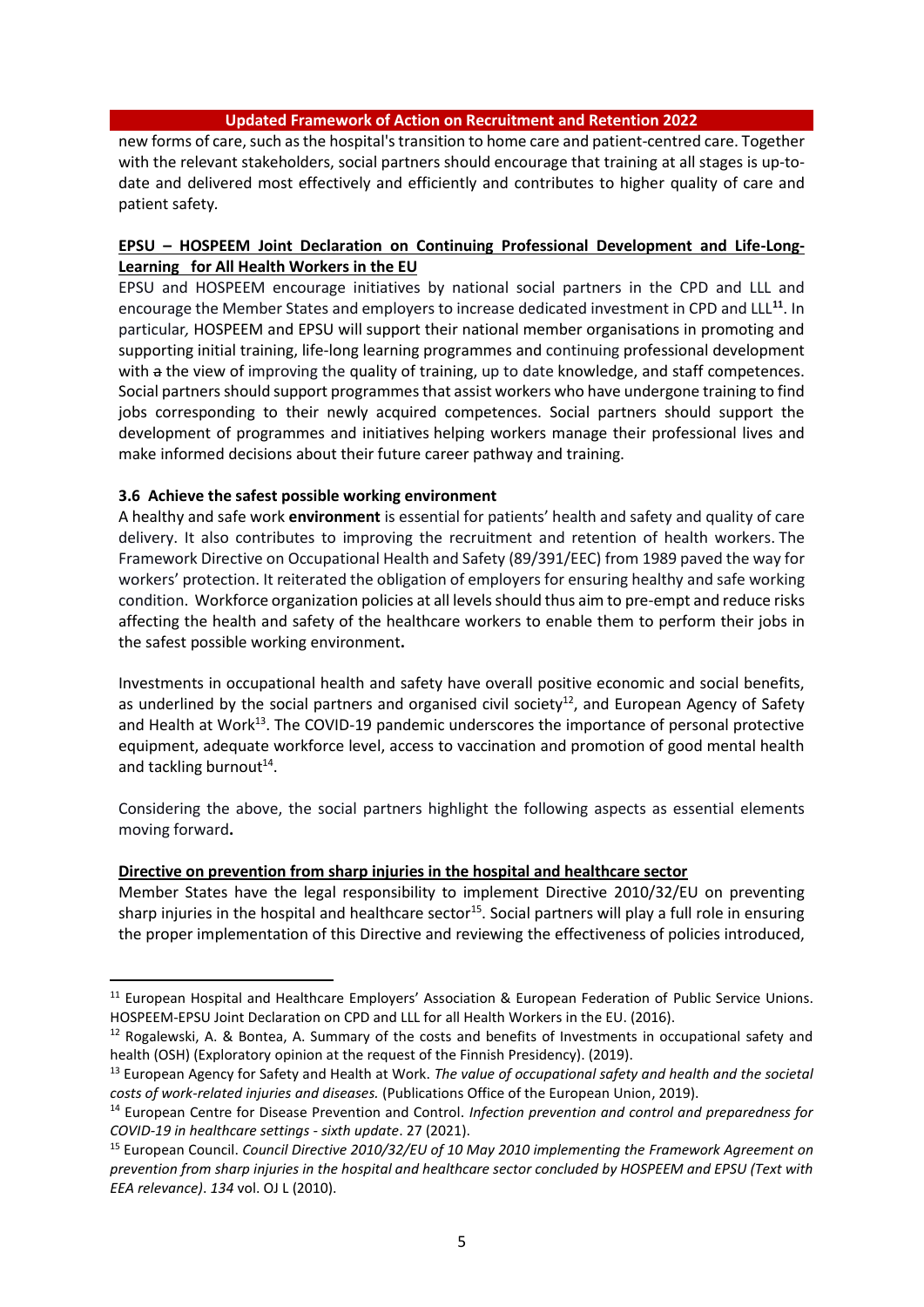as carried out in 2012 – 2013 and 2019<sup>16</sup>. The survey's recommendations are directed towards national and European level social partners and national bodies within the EU Member States and European institutions linked to the Directive's principles. HOSPEEM and EPSU will commit to supporting national social partners in their actions to address further, implement and evaluate the possible actions and recommendations while respecting the autonomy and competences of the Member States. Acknowledging the limitations of the European Sectoral Social Dialogue regarding the implementation of the Directive in all EU Member States, an EU-wide evaluation on its transposition is vital to ensure equal level workers' protection in line with European legislation. Furthermore, HOSPEEM and EPSU call on the European Commission to evaluate the Directive's transposition to Members State's legal systems.

# **Psycho-social risks and Stress at Work (PSRS@W)**

The presence of PSRS@W affects all levels of the health system and society as a whole: It impacts the health workers and managers (poor well-being and job satisfaction, lower motivation), the organisation (increased absenteeism, presenteeism, increased accident and injury rates), as well as society (costs and burden on individuals and society as a whole). Therefore, trade unions and the Member States should support employers in preventing and managing those risks. EPSU and HOSPEEM acknowledge the keys for reducing and preventing PSRS@W is a comprehensive risk assessment. This assessment should take place at the organisational, team and individual levels. EPSU and HOSPEEM are committed to support the development of measures aiming improve the protection from PSRS@W including through the current Strategic Framework on Occupational Safety and Health 2021 – 2027.

# **Multi-Sectoral Guidelines to tackle third-party violence and harassment related to work<sup>17</sup>**

EPSU and HOSPEEM will commit to supporting national social partners in their actions in the field of third-party violence and harassment related to work and commit to the implementation of the guidelines*.* The social partners 6rganizat the negative impact that third-party violence and harassment can have on health workers. It undermines an individual's health, dignity, and safety and has a very real economic impact in terms of absence from the workplace, morale, and staff turnover. Third-party violence can also create an environment that is unsafe and even frightening to the public, workers and service users and therefore has a wide negative social impact*.* It can also undermine the reputation of an 6rganization both as an employer and provider of services. As a result, social partners agree to work in partnership throughout the implementation of the guidelines and identify, develop, and share best practice models*.* Furthermore, EPSU and HOSPEEM are calling on Member States to ratify the ILO Convention 190 on Violence and Harassment along with accompanied Recommendation.

# **Musculoskeletal disorders (MSD)**

MSD in the health sector is a growing concern. Therefore, employers and trade unions' cooperation with the national health and safety authorities play a vital role in preventing and managing MSD like other occupational health hazards. With the available assessment instruments, guidelines, and best practices, each healthcare organisation should be committed to developing its tailor-made prevention and management programmes. Moreover, the social partners will continue to exchange and investigate on the relevance of the current regulatory framework on MSD, assessing gaps and potential loopholes to improve the existing legislation.

<sup>&</sup>lt;sup>16</sup> European Federation of Public Service Unions & European Hospital and Healthcare Employers' Association. *Follow-up on the Directive 2010/32/EU on the prevention from sharps injuries in the hospital and healthcare sector*. (2019).

<sup>17</sup> European Federation of Public Service Unions *et al.* Multi-sectoral Guidelines to tackle third-party violence and harassment related to work. (2010).